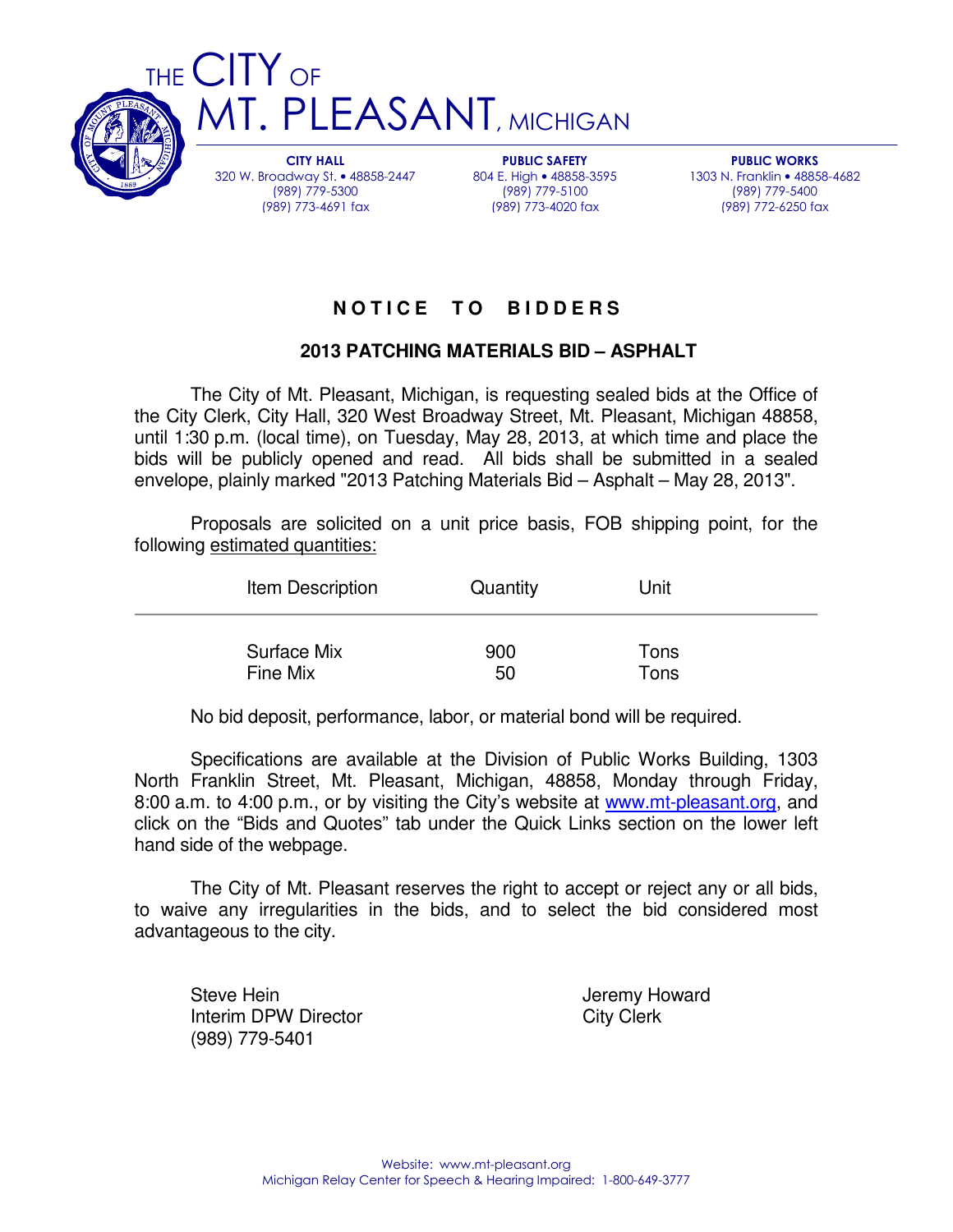## City of Mt. Pleasant, Michigan  **P R O P O S A L**  2013 PATCHING MATERIALS BID – ASPHALT

TO: Office of the City Clerk BID DATE: May 28, 2013 City Hall **City Hall TIME:** 1:30 p.m. 320 W. Broadway St. Mt. Pleasant, MI 48858

In accordance with the specifications and other bid requirements heretofore provided, the undersigned agrees to provide the below listed bid items at the price(s) set forth below.

| Item<br><b>Description</b> | Quantity  | <b>Unit</b><br><b>Unit</b><br><b>Cost</b> | <b>Total</b><br><b>Cost</b> |
|----------------------------|-----------|-------------------------------------------|-----------------------------|
| <b>Surface Mix</b>         | 900       | Tons<br>\$                                | \$                          |
| Fine Mix                   | 50        | Tons<br>\$                                | \$                          |
|                            |           | <b>TOTAL BID</b><br>\$                    | (FOB shipping point)        |
|                            | (Written) | Dollars and                               | /100 Cents                  |

This is a firm bid for a period of sixty (60) days, for purpose of review and award. Unit prices of successful bidder shall remain firm from June 1, 2013 to February 1, 2014. **Bid pricing per ton shall be all-inclusive.**

#### **Please identify the location of materials being bid**:

| <b>RESPECTFULLY SUBMITTED BY:</b> |  |  |
|-----------------------------------|--|--|
|                                   |  |  |
|                                   |  |  |
|                                   |  |  |
|                                   |  |  |
|                                   |  |  |
|                                   |  |  |
|                                   |  |  |